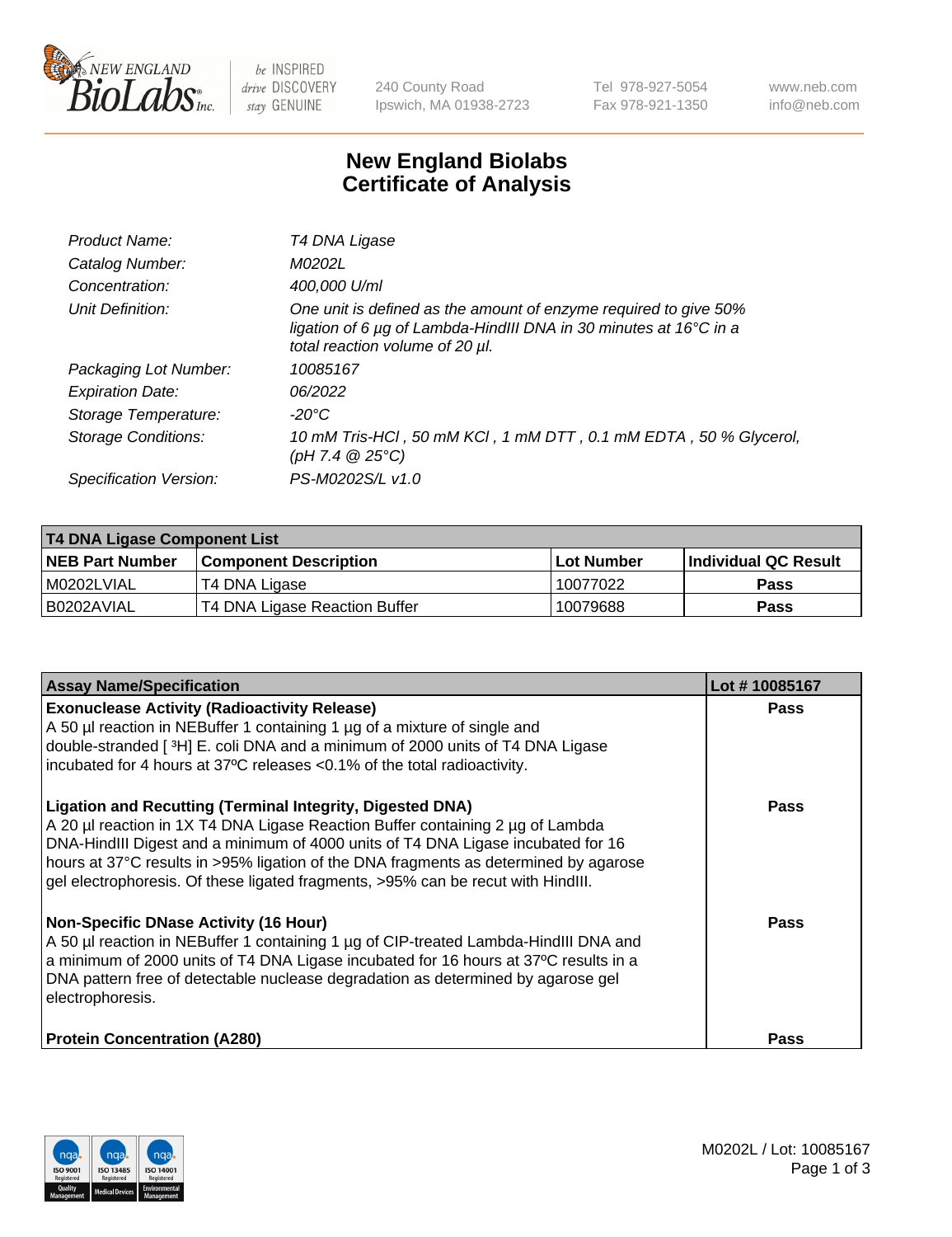

be INSPIRED drive DISCOVERY stay GENUINE

240 County Road Ipswich, MA 01938-2723 Tel 978-927-5054 Fax 978-921-1350

www.neb.com info@neb.com

| <b>Assay Name/Specification</b>                                                                                                                                                                                                                                                                                                                                                                             | Lot #10085167 |
|-------------------------------------------------------------------------------------------------------------------------------------------------------------------------------------------------------------------------------------------------------------------------------------------------------------------------------------------------------------------------------------------------------------|---------------|
| The concentration of T4 DNA Ligase is 0.4 mg/ml +/- 10% as determined by UV<br>absorption at 280 nm. Protein concentration is determined by the Pace method using<br>the extinction coefficient of 57,675 and molecular weight of 55,292 daltons for T4<br>DNA Ligase (Pace, C.N. et al. (1995) Protein Sci., 4, 2411-2423).                                                                                |               |
| <b>Protein Purity Assay (SDS-PAGE)</b><br>T4 DNA Ligase is ≥ 95% pure as determined by SDS-PAGE analysis using Coomassie Blue<br>detection.                                                                                                                                                                                                                                                                 | Pass          |
| qPCR DNA Contamination (E. coli Genomic)<br>A minimum of 2000 units of T4 DNA Ligase is screened for the presence of E. coli<br>genomic DNA using SYBR® Green qPCR with primers specific for the E. coli 16S rRNA<br>locus. Results are quantified using a standard curve generated from purified E. coli<br>genomic DNA. The measured level of E. coli genomic DNA contamination is ≤ 1 E. coli<br>genome. | Pass          |
| <b>RNase Activity (Extended Digestion)</b><br>A 10 µl reaction in NEBuffer 4 containing 40 ng of a 300 base single-stranded RNA<br>and a minimum of 1 µl of T4 DNA Ligase is incubated at 37°C. After incubation for 16<br>hours, >90% of the substrate RNA remains intact as determined by gel electrophoresis<br>using fluorescent detection.                                                             | Pass          |
| <b>Single Stranded DNase Activity (FAM-Labeled Oligo)</b><br>A 50 µl reaction in CutSmart® Buffer containing a 20 nM solution of a fluorescent<br>internal labeled oligonucleotide and a minimum of 10,000 units of T4 DNA Ligase<br>incubated for 16 hours at 37°C yields <5% degradation as determined by capillary<br>electrophoresis.                                                                   | <b>Pass</b>   |
| <b>DNase Activity (Labeled Oligo, 3' extension)</b><br>A 50 µl reaction in CutSmart® Buffer containing a 20 nM solution of a fluorescent<br>labeled double-stranded oligonucleotide containing a 3' extension and a minimum of<br>10,000 units of T4 DNA Ligase incubated for 16 hours at 37°C yields <5% degradation<br>as determined by capillary electrophoresis.                                        | Pass          |
| <b>DNase Activity (Labeled Oligo, 5' extension)</b><br>A 50 µl reaction in CutSmart® Buffer containing a 20 nM solution of a fluorescent<br>labeled double-stranded oligonucleotide containing a 5' extension and a minimum of<br>10,000 units of T4 DNA Ligase incubated for 16 hours at 37°C yields <5% degradation<br>as determined by capillary electrophoresis.                                        | Pass          |
| Double Stranded DNase Activity (Labeled Oligo)<br>A 50 µl reaction in CutSmart® Buffer containing a 20 nM solution of a fluorescent<br>labeled double-stranded oligonucleotide containing a blunt end and a minimum of                                                                                                                                                                                      | Pass          |